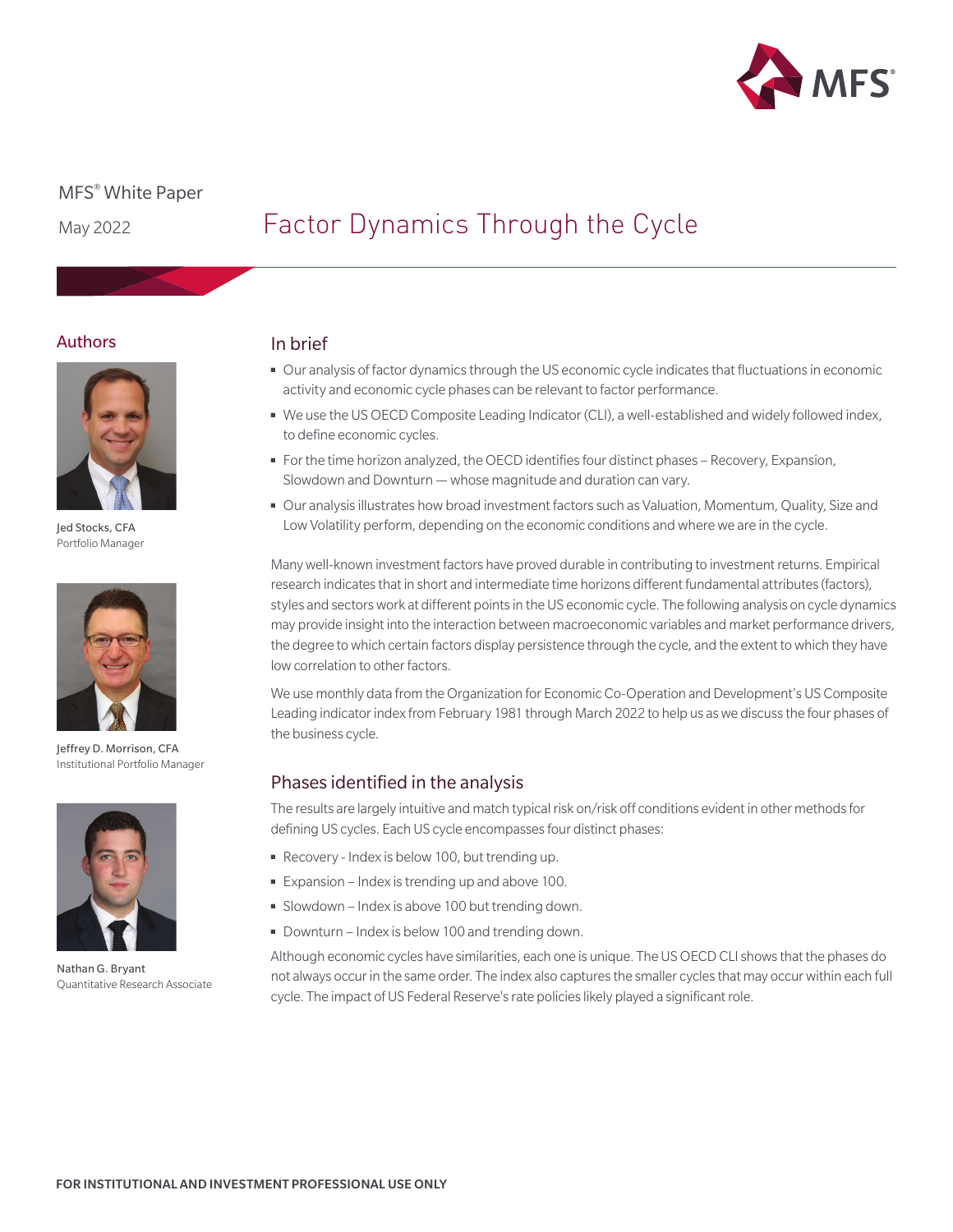## Exhibit 1: The OECD's US Composite Leading Indicator (CLI) Index defines the US economic cycle



We calculated the performance of nine broad investment factors through these historical cycles defined by the OECD CLI. A full description of each factor can be found at the end of the paper.

Dividend Yield - the annual dividend paid per share divided by the share price.

Earnings Revisions - earnings forecast revisions for the next 12 months.

Leverage - debt to equity, assets to equity, current, quick, and interest coverage ratios.

Low Volatility - standard deviation of total returns over various time horizons.

Market Beta - a stock's return volatility in relation to the market return.

Price Momentum - the total return of a stock over the last 12 months less the last month's total return.

Profitability - profits as a % of assets and equity, gross, net and operating margins, return on invested capital. Size - market capitalization of the stock.

Value - price to book, price to earnings, dividends, free cash flow, and earnings yield.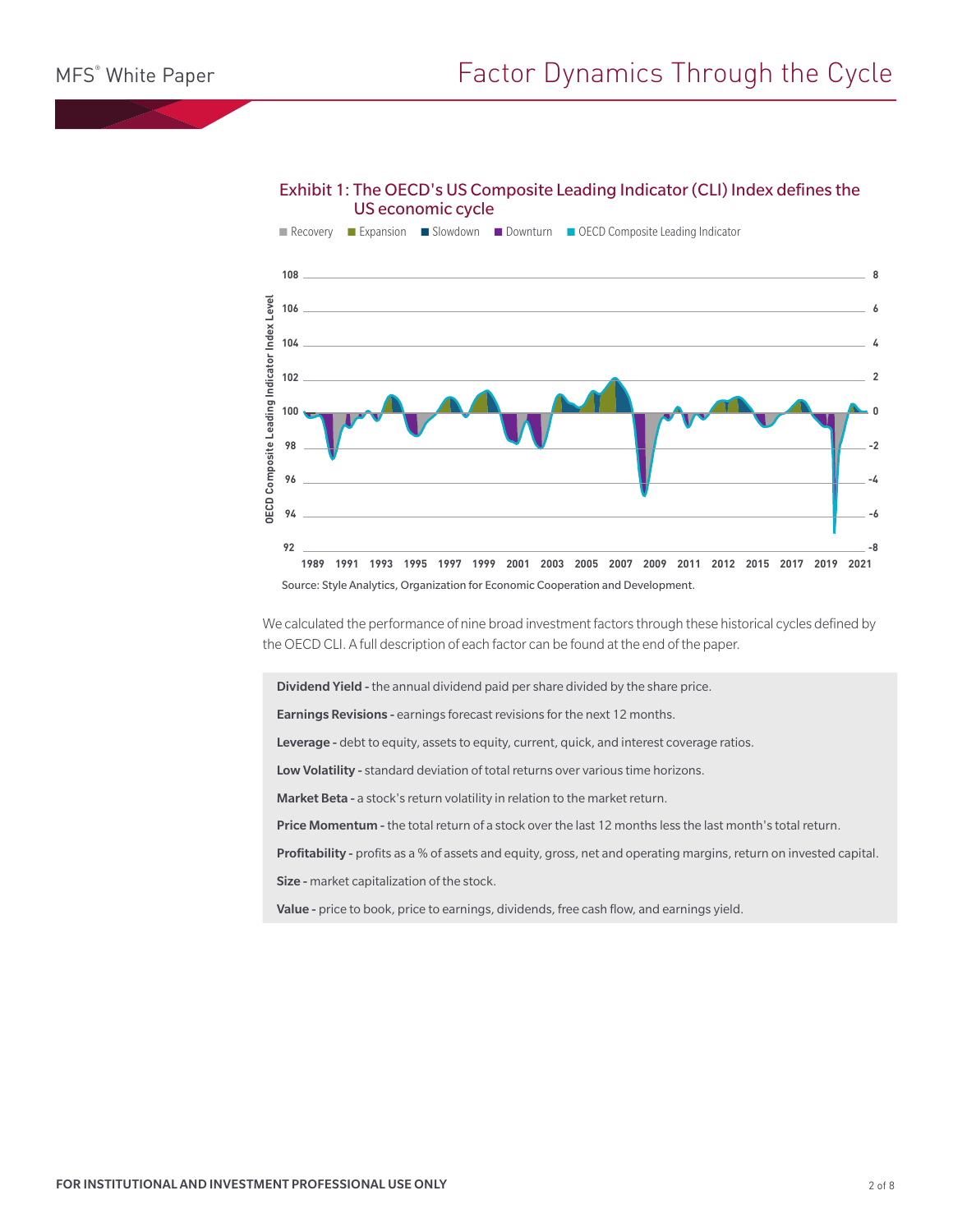There are a number of metrics that could be helpful in evaluating the historical performance of each factor at the different stages of the economic cycle. Within our analysis the mean return, adjusted t-stat, and hit rates for these factors were used to determine the phases in which those factors were in or out of favor. Exhibit 2 shows the factors that have shown stronger returns in the Recovery and Expansion phases (Market Beta, Small Caps, and Value) on the left and those that have shown stronger returns in the Slowdown and Downturn phases (Low Volatility, Profitability, and Dividend Yield) on the right.



## Exhibit 2: Factor performance in different economic phases

The performance leadership of factors has typically rotated as the US economy shifts from one phase to the next.

■ Recovery ■ Expansion ■ Slowdown ■ Downturn

An illustration of the US cycle and factor performance is shown in Exhibit 3. It demonstrates how the performance leadership of factors has typically rotated as the US economy shifts from one phase to the next.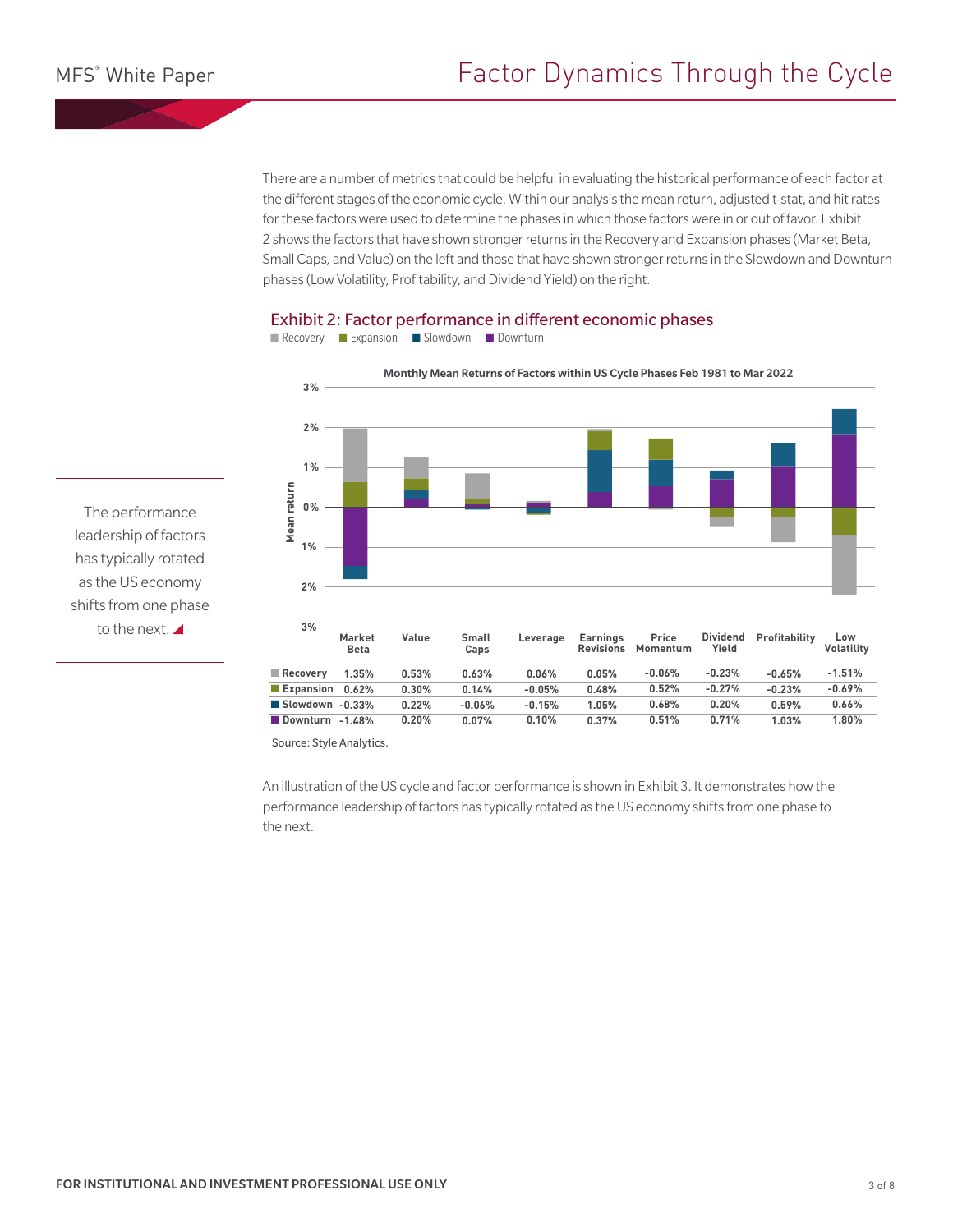

# Exhibit 3: Historically, factors outperform at different parts of the US cycle

These results provide a view on prior US economic cycles and an important context for explaining past factor performance.

Source: Style Analytics.

From Exhibit 3 we can infer the following:

- In the average Recovery phase the Market Beta, Small Cap, and Value factors tended to perform best, while the Low Volatility factor showed the weakest mean return.
- In the average Expansion phase the Earnings Revisions, Market Beta, and Price Momentum factors showed strong mean returns, while Low Volatility showed the lowest mean returns.
- In the average Slowdown phase the Earnings Revisions, Price Momentum, and Profitability factors performed best, while Market Beta showed the weakest mean return.
- In the average Downturn phase the Dividend Yield, Low Volatility, Profitability, and Value showed the highest mean returns, while Market Beta and Small Cap factors experienced the lowest mean returns.

## Key takeaways from our analysis

- The relationship between US cycles and factor performance is evident.
- Certain factors exhibit more extreme positive or negative mean returns in the downturn phase compared to their mean returns in the other phases.
- An analysis such as this one can help in defining market conditions and explaining factor cycles.

Investors should be aware of the potential disconnects between factors and economic indicators that are bound to arise over time.

These results provide a view on prior US economic cycles and an important context for explaining past factor performance. We will use the framework of our analysis as a foundation for future insights pieces in which we examine individual factor themes in more detail.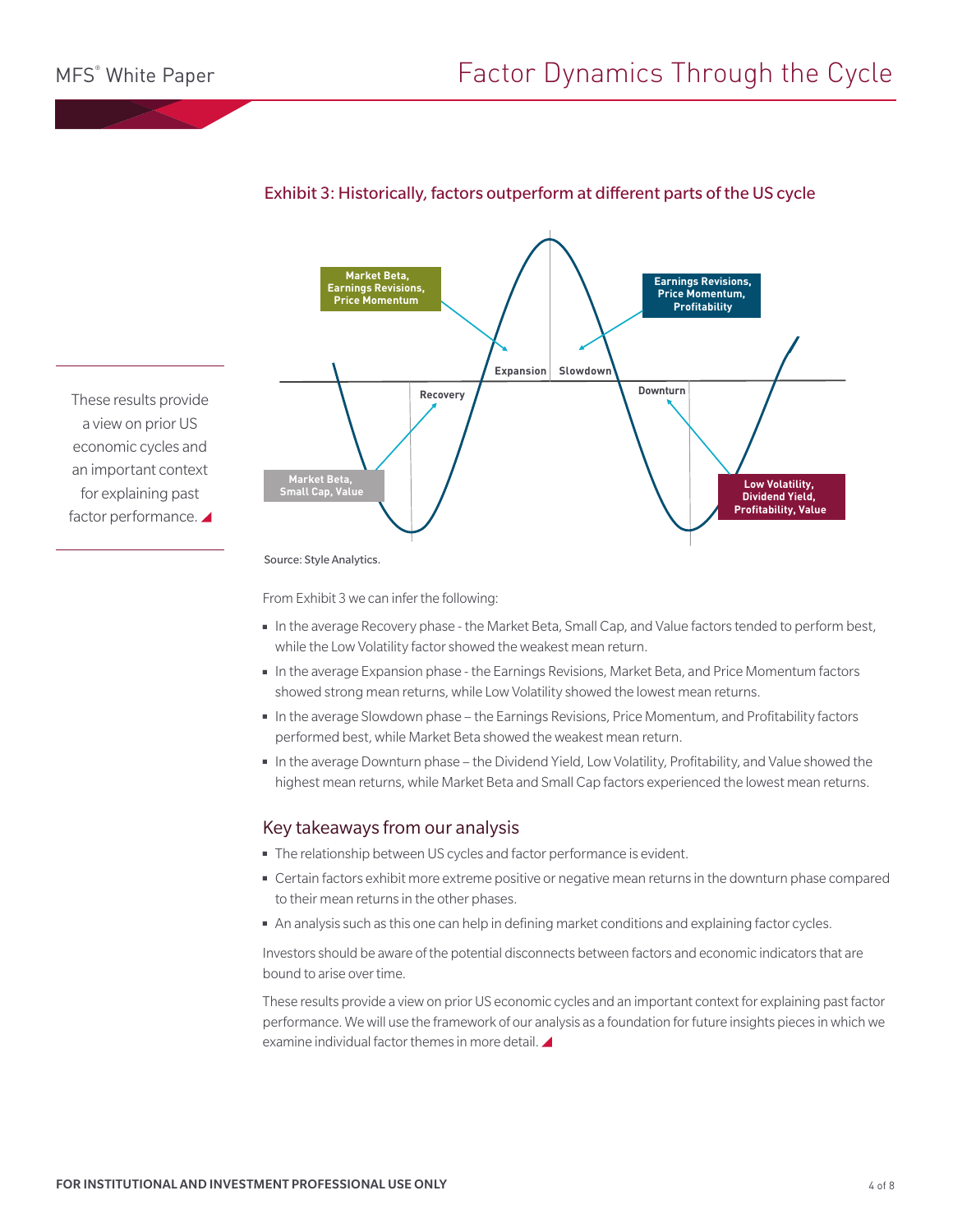## Assumptions and Methodologies

The OECD Composite Leading Indicator (CLI) is an aggregate time series displaying a reasonably consistent leading relationship with the reference series for the business cycle in a country (GDP). The CLI is constructed by aggregating together component series selected according to multiple criteria, such as: economic significance, cyclical correspondence and data quality. As a result of the multi-criteria selection process the OECD CLI can be used to give an early indication of turning points in the reference series although it may not be suitable for quantitative forecasts (see OECD System of CLIs). The OECD CLIs are compiled and published on a monthly basis.

The index was first created in the 1970's and since that time has been generally accepted as a way to assess economic movements. The series is designed to reflect the "output gap" which is difference between actual GDP and potential GDP as a percent of potential GDP. This indicator provides signals of turning points in economic activity.

Turning points are identified using a base value of 100 at the start of the period analyzed and the cycle phases were determined by whether readings are above or below this level as well as the general direction of the trend.

## Factor Definitions

### Value: an equal-weighted composite of the following factors

Book to Price per Share The ratio of the company's book value (the sum of shareholders' equity plus accumulated retained earnings from the P&L account) to its share price. This factor has been one of the most successful measures of the intrinsic value of company shares.

**Earnings Yield** Annual earnings (adjusted for amortizations of intangibles, extraordinary charges and credits) per share divided by the share price. This factor measures the worth of a company's shares according to the company's ability to support each share with after tax earnings.

Cash Flow Yield Annual cash flow per share divided by the share price. This factor is related to earnings yield but also includes other items, specifically: depreciation, amortizations, and provisions for deferred liabilities. It is intended to capture the cash availability of the company as a multiple of the share price, and offers a value criteria based on the stream of accessible cash earnings.

Sales to Price Net sales per share divided by the share price. This factor measures the worth of a company's shares according to the annual sales volume supporting the company business. The item is considered by many analysts to be less susceptible to manipulation than other valuation criteria; it is, however, a less comprehensive measure of a company's range of activities.

**EBITDA to Price** The ratio of the company's EBITDA to Price. EBITDA is Earnings Before Interest, Taxes and Depreciation and is calculated by taking the pretax income and adding back interest expense on debt and depreciation, depletion and amortization and subtracting interest capitalized. The factor is a measure of a company's core profitability as a multiple of its share price.

Forecast Sales Yield The consensus 1 year forecast annual sales per share divided by the share price.

Forecast Earnings Yield The consensus 1 year forecast annual earnings per share divided by the share price.

Free Cash Flow Yield Annual cash flow per share minus capital expenditure per share divided by the share price. Free Cash Flow is the amount of money available to the company after paying out for the maintenance and renewal of fixed assets.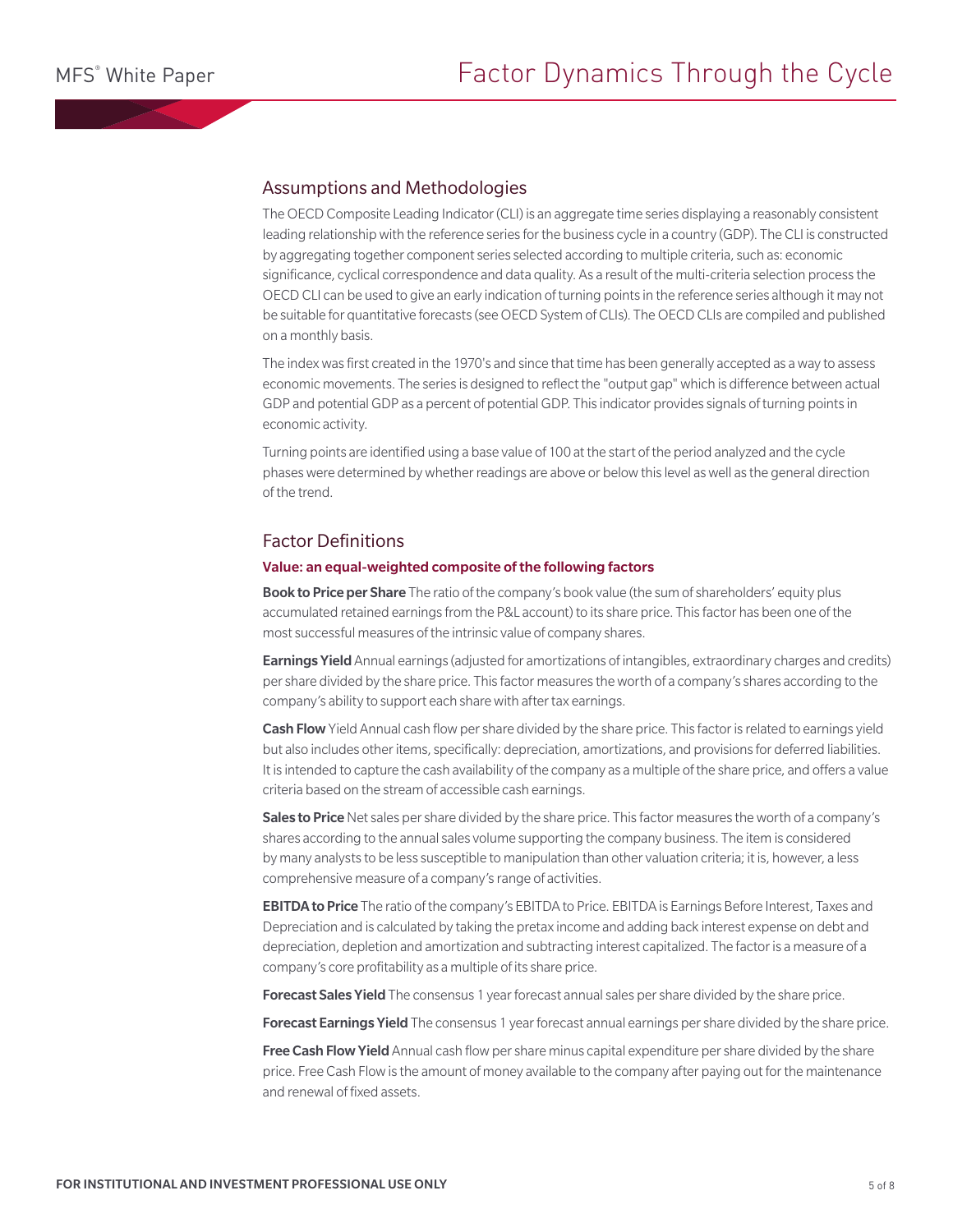Inverse PEG The annual earnings (adjusted for amortizations of intangibles, extraordinary charges and credits) per share, multiplied by forecast 12 month earnings growth, divided by the share price, *i.e.* adjusted earnings per share(t) \* forecast earnings growth(t) / share price(t).

#### Price Momentum

Momentum 12-1 The total return of the stock over the last 12 months, excluding the total return over the most recent month since reversal effects are often associated with one-month returns.

#### Profitability: an equal-weighted composite of the following factors

Return on Equity Net income before preferred dividends divided by the book value of shareholders' common equity. Return on Equity measures the profitability of the operations of the company as a proportion of the total amount of equity in the company. Since ROE multiplied by the reinvestment rate (the proportion of earnings not paid as dividends but reinvested in the company) gives the warranted growth rate of a company, ROE is a traditional measure of a company's growth potential.

Net Profit Margin The "net margin", annual net income before preferred dividends (plus policyholders' surplus for insurance companies), divided by annual net sales. This measure attempts to assess the company's potential for profitable, sustained expansion or growth.

Return on Invested Capital (Net income + ((interest expense on debt - interest capitalized) \* (1-tax rate))) / average of last year's and current year's (total capital + short term debt & current portion of long term debt). The Return on Invested Capital (also known as Return on Capital) measures the profitability of a company as measured by its operating income in relation to the total capital invested in the company.

**Return on Assets** (Net income + ((interest expense on debt - interest capitalized)  $*(1-tax rate))$ ) / average of last year's and current year's total assets. The Return on Assets (ROA) of a company measures its operating efficiency in terms of the profits generated from its total assets. This provides a measure as to how efficient management is at using its assets to generate operating earnings.

Gross Profit Margin Gross profit divided by net sales. Gross profit may be preferred as an alternative over earnings or free cash flow to consider a company's true economic profitability without subtracting expenses that may in fact be increasing a company's production advantage or competitive advantage *e.g.* advertising, R&D, or capital expenditure.

Gross Profits to Assets Gross profits divided by total assets. Gross profit is a company's total revenue minus the cost of goods sold. Gross profit may be preferred as an alternative over earnings or free cash flow to consider a company's true economic profitability without subtracting expenses that may in fact be increasing a company's production advantage or competitive advantage *e.g*. advertising, R&D, or capital expenditure. Gross profits are divided by assets, not shareholder's equity, because gross profits exclude interest payments, and are therefore independent of leverage.

Operating Profit Margin Operating income/revenues. Operating margin measures the profitability of the firm based on earnings before interest and tax.

## Dividend Yield

The annual dividend paid per share divided by the share price. This factor measures the value of company shares according to the stream of dividend income resulting from share ownership.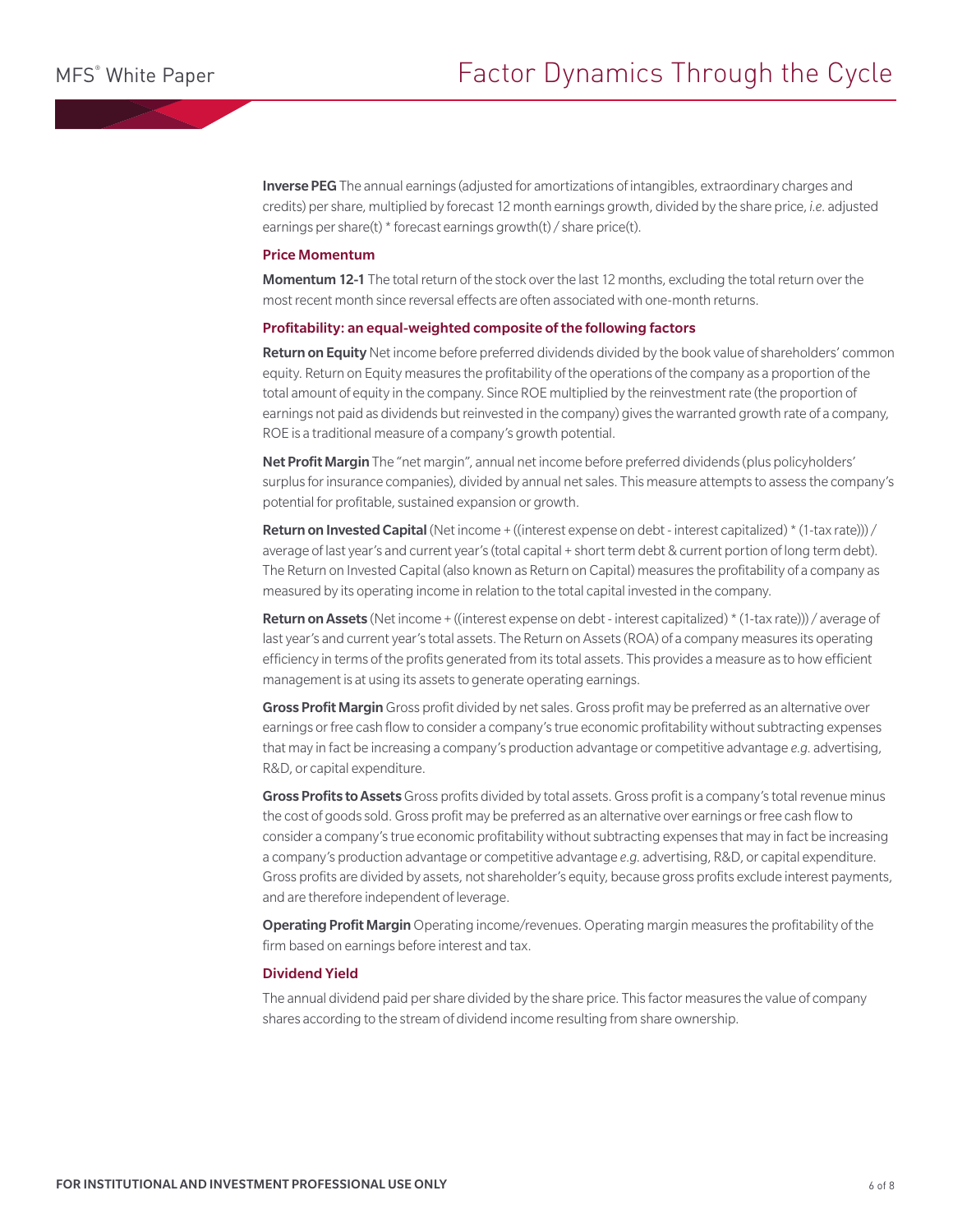### Earnings Revisions

Forecast 12M Earnings Rev 3M IBES balance of earnings forecast revisions for the over the next 12 months. Calculated as the difference between the number of upwards revisions minus the number of downwards revisions (as sampled over the past 3 month period), expressed as a percentage of the number of estimates. The 12 month earnings revisions is calculated on a pro-rata basis from the forecasts for each of the company's next 2 annual reporting periods.

#### Leverage: an equal-weighted composite of the following factors

Debt to Equity Total debt as a percentage of total common equity. The Debt to Equity ratio measures leverage, or gearing, a particular feature of share price risk. The higher the ratio the more changes in a company's fortune might be reflected in changes in the payment of dividends. The influence of this criterion is, however, especially subject to a number of particular specific considerations (*e.g.* sector differences, interest rate sensitivity). Consequently it is considered separately from the other "risk" criteria.

Assets to Equity Total assets divided by common equity. The Assets to Equity ratio is an indicator of how much leverage has been used to finance the firm.

Interest Coverage Ratio (ex-financials) Earnings Before Interest and Taxes (EBIT) divided by the company's interest on outstanding debt over the previous year. Interest Coverage Ratio indicates how easy it is for a company to service its debt. This factor is not available for financial companies.

**Current Ratio (ex-financials)** The ratio of a company's total current assets to its total current liabilities. A higher Current Ratio indicates the company is more likely to be able to meet its short term obligations. This factor is not available for financial companies.

Quick Ratio (ex-financials) The ratio of a company's cash, marketable securities and accounts receivable to its total current liabilities. A higher Quick Ratio indicates the company is more likely to be able to meet its short term obligations. This factor is not available for financial companies.

### Low Volatility: an equal-weighted composite of the following factors

**Market Beta** The "slope coefficient", ( $\beta$ ), from the simple regression: Security monthly return =  $a + \beta$  \* market monthly return + random error. The regression is carried out over 36-month periods. Where sufficient information is not available,  $β=1$  is assumed.

Volatility 3 Year The standard deviation of the last 36 months of total returns, expressed as an annualized percentage.

Volatility 1 Year The standard deviation of the last 12 months of total returns, expressed as an annualized percentage.

Daily Volatility 1 Year The standard deviation of the last year of daily total returns, expressed as an annualized percentage.

## Size factor Definitions

Large Cap - S&P 500 Equal Weight Total Return Index

Small Cap – S&P Small Cap 600 Total Return Index